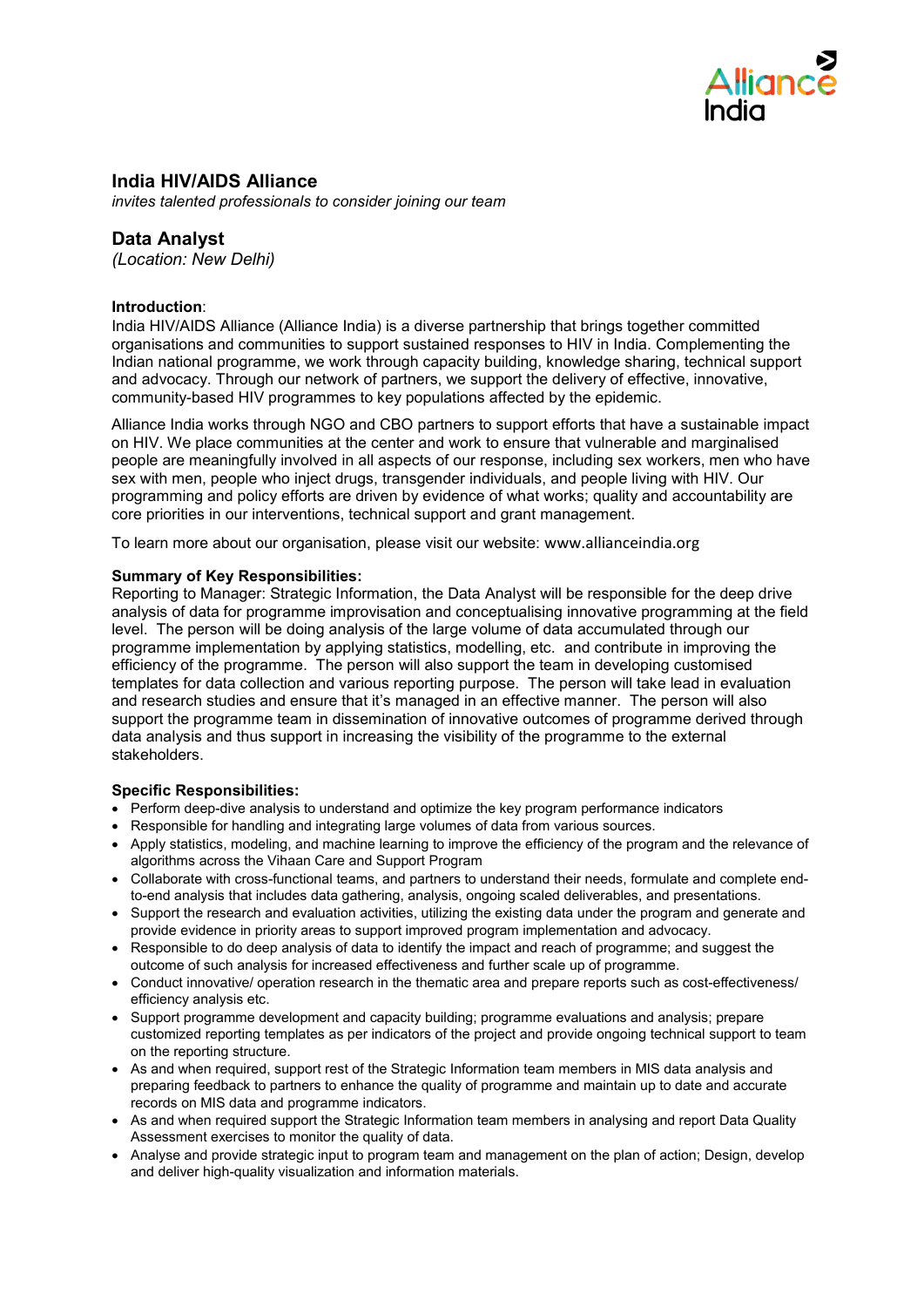

- Support the development of tools and resources for use by Alliance India and partner organisations in monitoring.
- Disseminate research and program learnings through presentations and publications at national, regional, and global levels.
- Contribute program learning to Alliance India communications and knowledge management initiatives, ensuring the communication of best practice recommendations are promoted within Alliance India and to external organizations.
- Support the Manager: Strategic Information in the compilation of information from attendance at external monitoring and evaluation initiatives.
- Complement the activities of other departments within the team and provide support wherever required.
- Strictly follow the organisational work plan and individual activity plan ensuring adherence to quality and timeliness in required deliverables.
- Maintain a positive working relationship with community, partner organisation and stakeholders, etc. upholding the organisational mission and commitments.

# **QUALIFICATIONS, EXPERIENCE AND COMPETENCIES:**

## **Qualifications/Education:**

**Master's degree in statistics, Demography, Social Science, public health or development field** computer science or Information Technology (or equivalent)

### **Experience:**

- At least 6 to 8 years of relevant experience in the development sector especially HIV/ AIDS.
- **Strong knowledge in advanced MS Excel**
- **Experience in data mining and big data analysis**
- Experience in both qualitative and quantitative data analysis
- Demonstrated experience in managing evaluation studies, research, etc.
- **Expert in using data analysis software packages like SPSS/ R/ Stata**
- Experience of providing technical support to, and capacity building of organisations, especially those working at the community or grassroots level.

## **Personal qualities/skills:**

- Strong analytical and data interpretation skills
- Ability to work effectively in teams as well as independently.
- Ability and willingness to undertake travel within India.
- Experience of collaborating with community organisations and groups to deliver excellent HIV and health interventions.
- Commitment to LGBT rights and inclusion and rights-based responses to HIV and generally to the key populations affected by the epidemic.
- **Proven experience of developing and maintaining strong and effective relations with donors,** government functionaries, media, and other stakeholders.
- Strong commitment to team-working, collaboration, consensus building and negotiation
- Excellent writing and verbal communication skills in English and Hindi.
- Ability and willingness to undertake travel approximate 20% of time primarily within India where the programme is being implemented.
- **Fluent in English and Hindi.**

### **Desirable qualities/experience/skills:**

- **PhD** in statistics/data science/ demography, public health etc.
- Knowledge in query languages for example SQL and Machine Learning / Artificial intelligence are preferable
- **Experience of IT implementations in public health setup**
- Good understanding of development issues and the HIV epidemic(s) in India.
- Understanding about GFATM reporting procedures and knowledge of donor's strategies and policies
- Knowledge of other Indian regional language(s).
- **Experience of working in programme related to most at risk population.**

*The position requires a strong commitment to HIV/AIDS and sexual and reproductive health and NGO activities in India, and a strong interest in and understanding the relevant issues.*